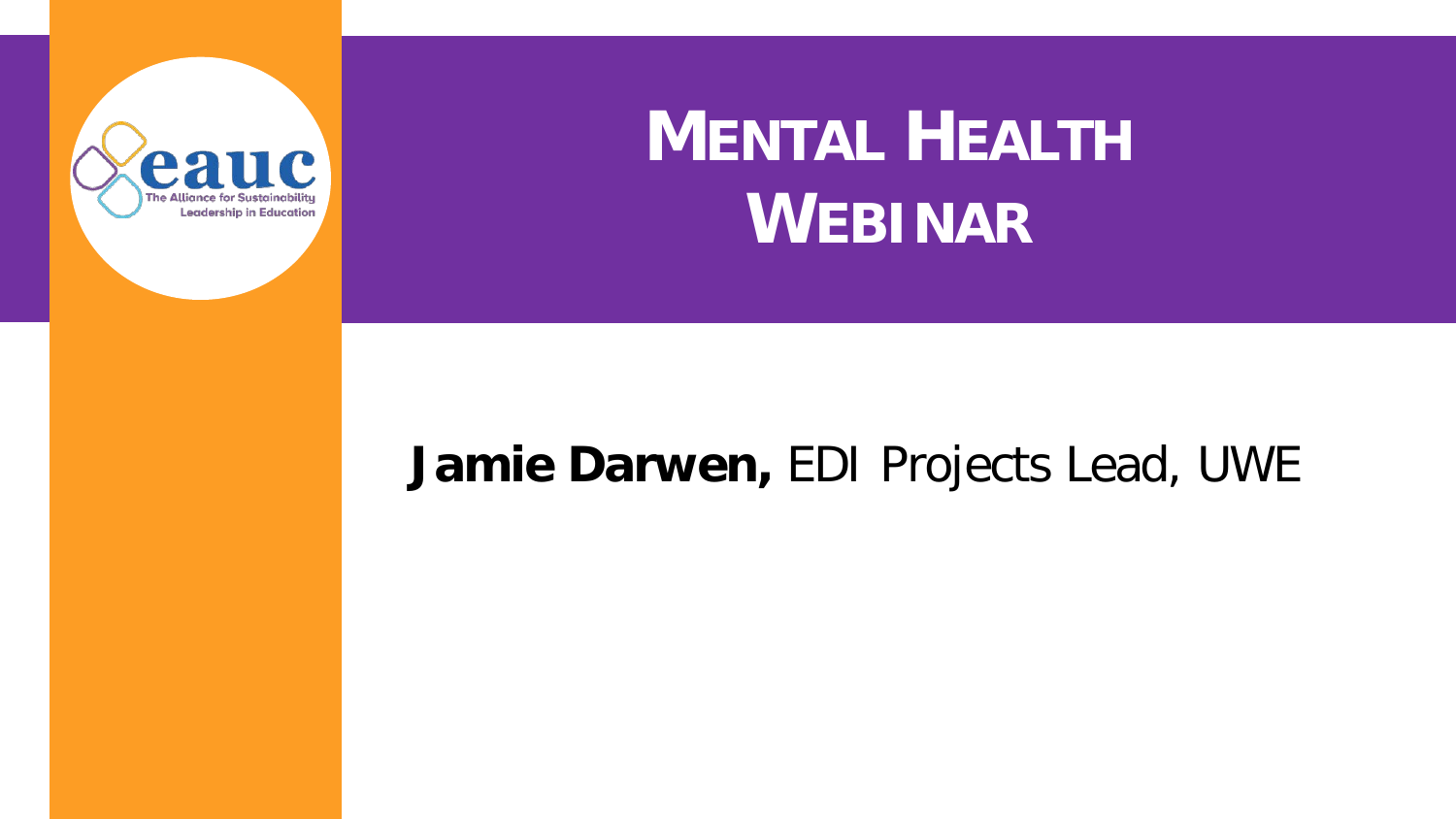## **Student Mental Health Partnerships project**

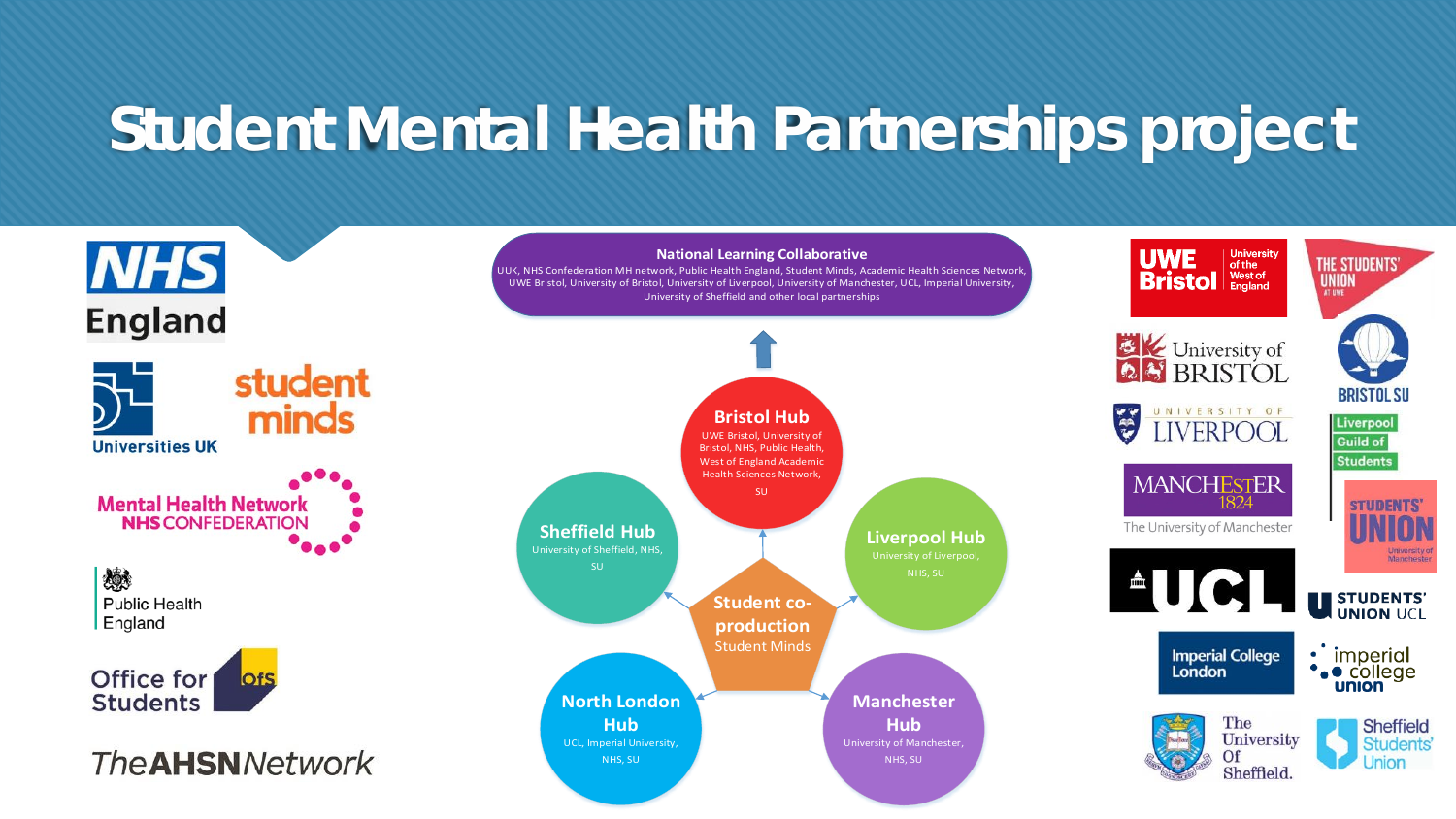### **Student Mental Health Partnerships project**

- Awarded funding by the Office for Students (OfS), [as part of the Mental Health Challenge](https://www.officeforstudents.org.uk/advice-and-guidance/student-wellbeing-and-protection/improving-mental-health-outcomes/)  **Competition**
- Led by UWE Bristol
- ◆ One of ten large-scale projects related to mental health and led by universities across the country
- $\checkmark$  To find innovative approaches to improving mental health outcomes for students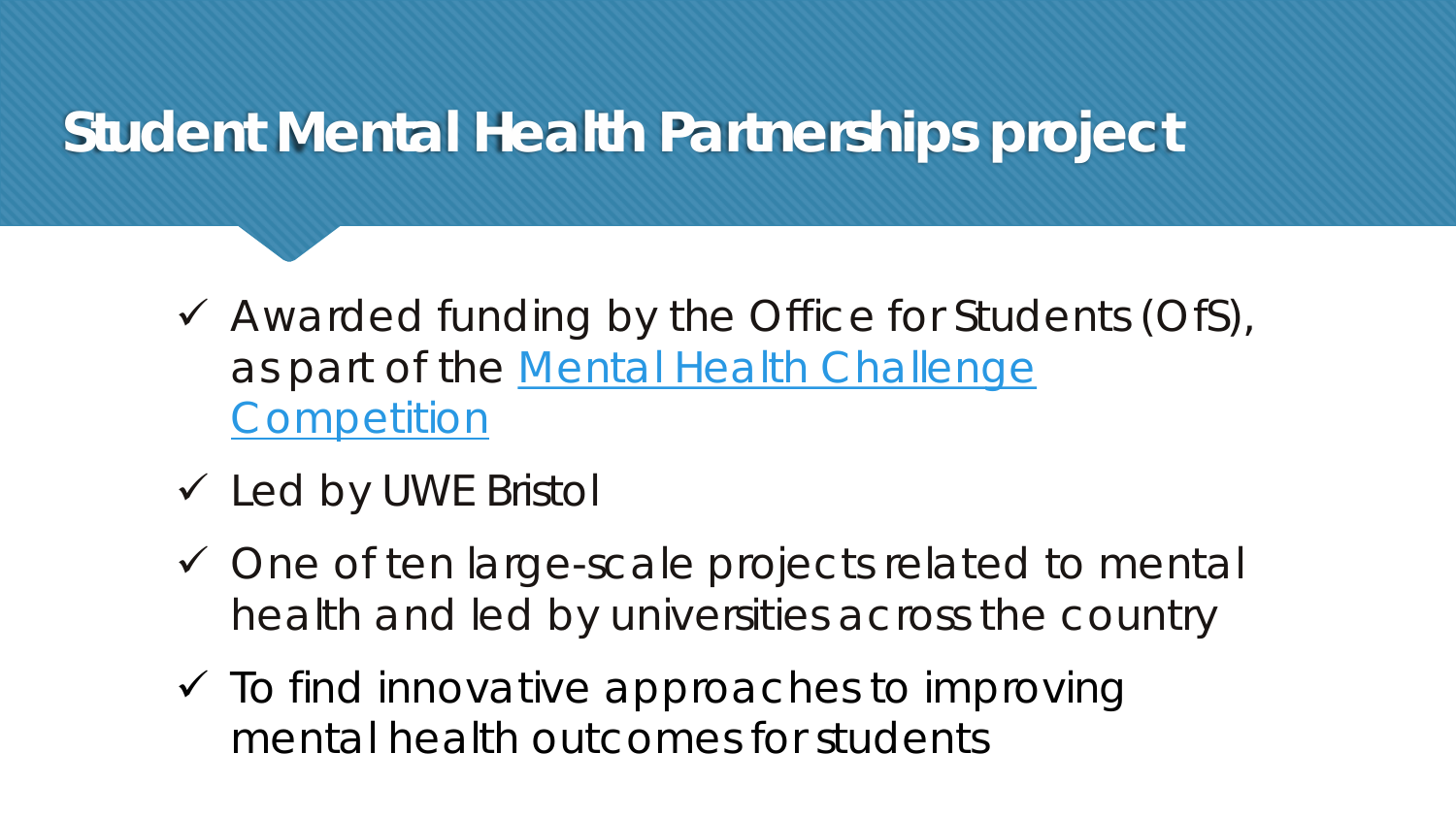### **Context – why are we doing this?**

- $\checkmark$  Students in higher education experience huge variation in mental health care.
- [Minding Our Future](https://www.universitiesuk.ac.uk/policy-and-analysis/reports/Documents/2018/minding-our-future-starting-conversation-student-mental-health.pdf) report 2018 urgent need to better coordinate support and services between universities and local NHS.
	- $\triangleright$  Difficulties in co-ordinating care between NHS primary and specialist services and support provided by universities
	- Students are mobile information about their condition and treatment rarely travels with them
	- $\triangleright$  Issues of data protection and consent make information sharing difficult
	- $\triangleright$  Specialist needs many student arrive at university with pre-existing conditions which require effective co-ordination of care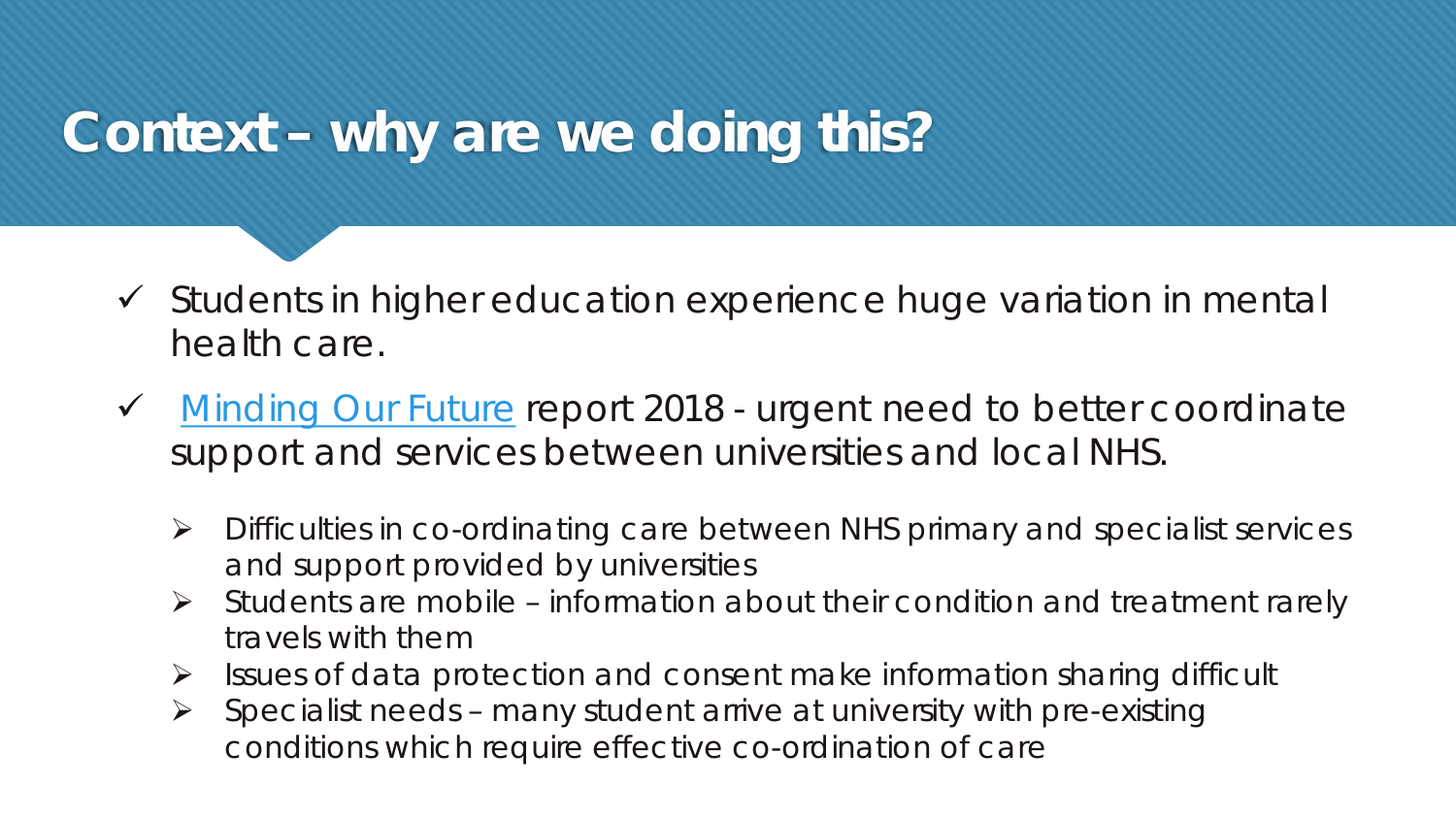### **Student perspective**

I've had so many assessments from different care providers and repeated my story several times unnecessarily. Its just exhausting!

**Manchester** 

Communication was very poor between services. I was left for a significant amount of time with no support despite my care coordinator from home contacting and arranging a care transfer before I began uni….. Every uni service I saw told me I needed the support of NHS secondary services, however these refused to see me so I was very much stuck and felt like I could not be helped

The response and availability has been quick, helpful and very responsive. My only real critique would be the confusing amount/diversity among services and ways of contacting them which makes it hard to know where to go and who to contact

I felt like the support I needed was being organised quite well until a member of staff went on leave and clearly hadn't passed things over to anyone else, the uni tried to follow up for me but this took ages as noone knew my situation and what had been agreed. We got it sorted eventually but I had to go through a lot of undue stress to get there Amy from Sanyone else the unitried to follow Anonymous (Anonymous to each other effectively, anyone else the unitried to follow

> Jack from **Liverpool**

**Anonymous** from Bristol

I just don't think services talk I've been passed from service to service, rehashing my problems each time and I don't think they understand how distressing that is **Elliot** from

Anonymous

London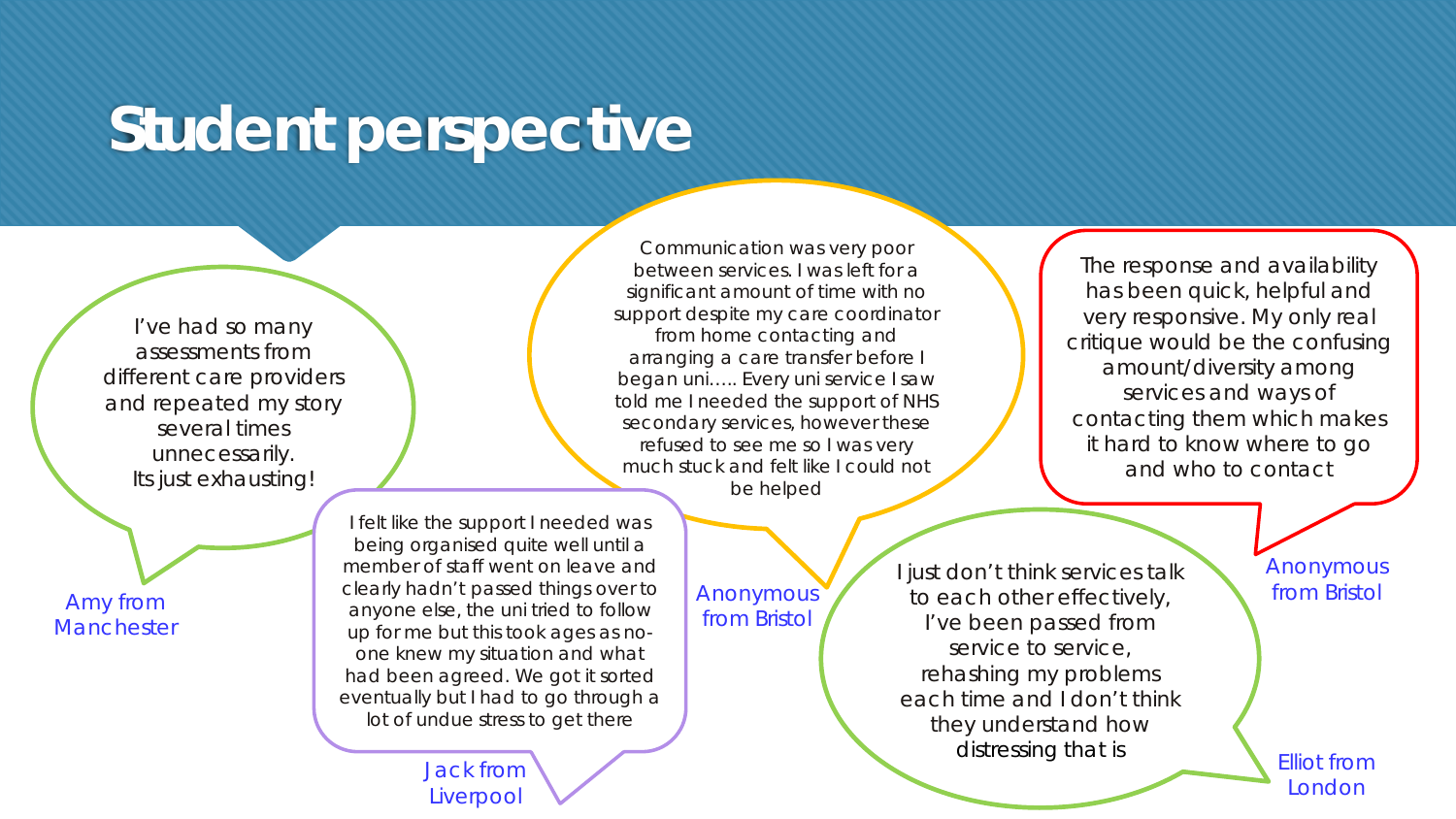#### **Aims**

To improve care for students in need of mental health support through the development and evaluation of local partnerships between universities, the NHS and Students' Unions

- Improve local care pathways
- $\checkmark$  Co-produce the design and delivery of care with students and practitioners
- $\checkmark$  Share best practice through a National Learning Collaborative
- $\checkmark$  Evaluate effective models of partnership working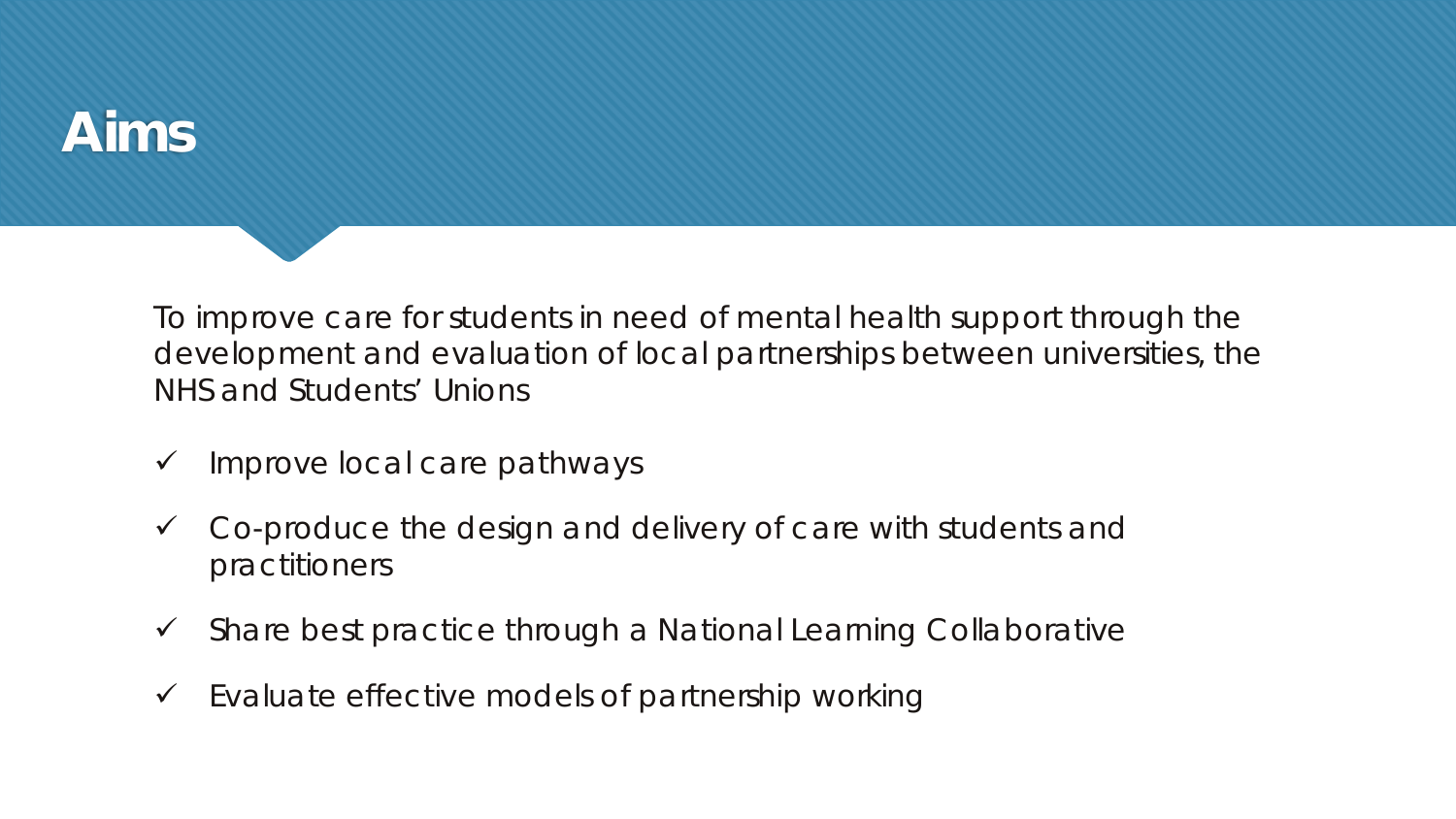### **Five regional hubs**

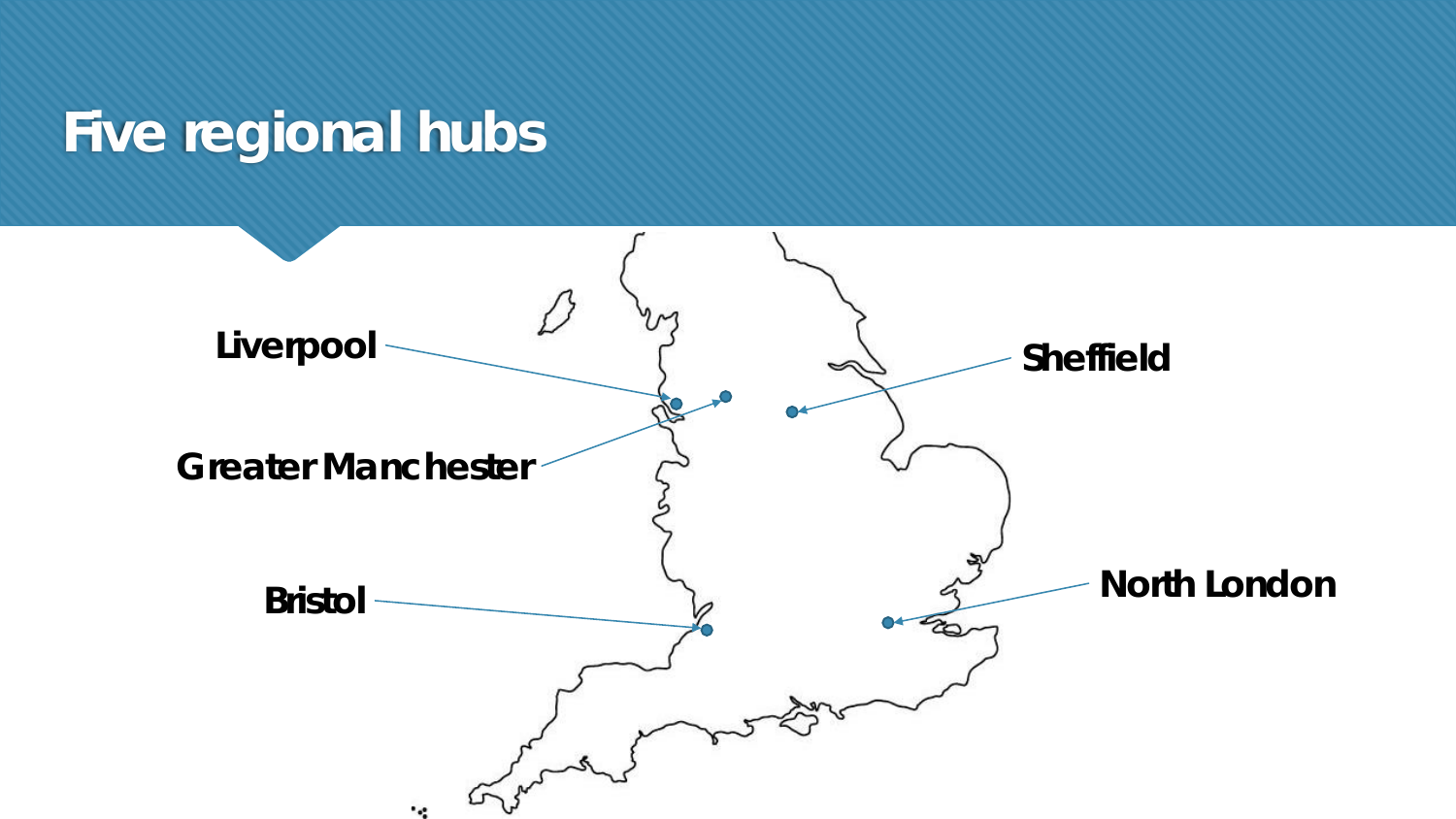#### **Project Governance**

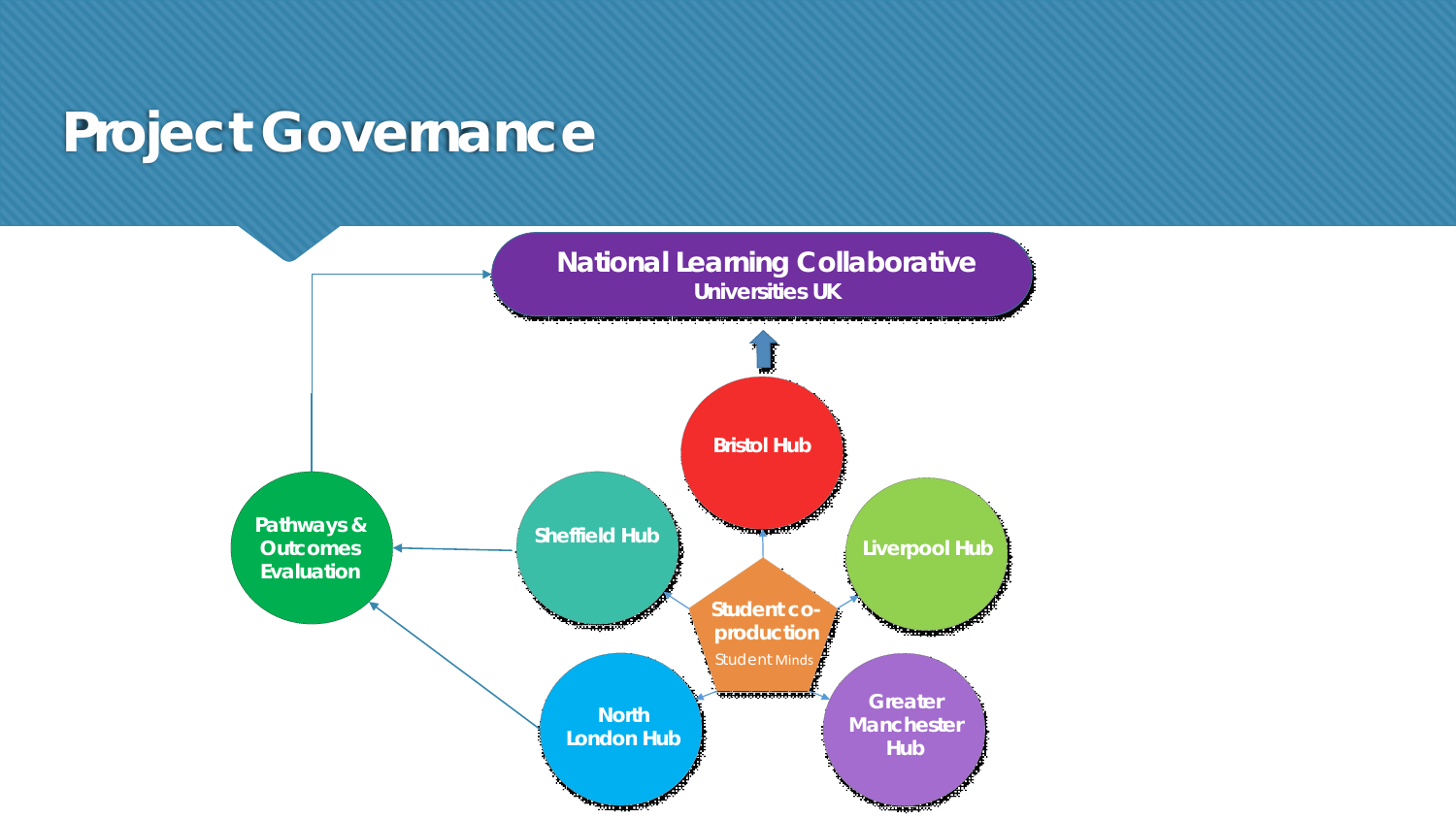### **Bristol Hub**

The Bristol Hub brings together professionals from the University of Bristol, University of the West of England and staff from NHS primary and secondary mental health services to focus on solving operational issues such as liaison and collaboration between services, referral pathways and sharing knowledge and research to co-create a better understanding of the local students needs.

Bristol Hub's top five priorities include:

- **Information sharing** improved understanding of HE/NHS support available and how they work together
- **2. Pathways and infrastructure**  creating a bespoke student referral and care pathway
- **3. Language and culture**  establishing common language around risk and referrals
- **4. Research** around student's experience of care pathways and consistency with NHS and referral data
- **5. Student engagement**  creation of a student experience forum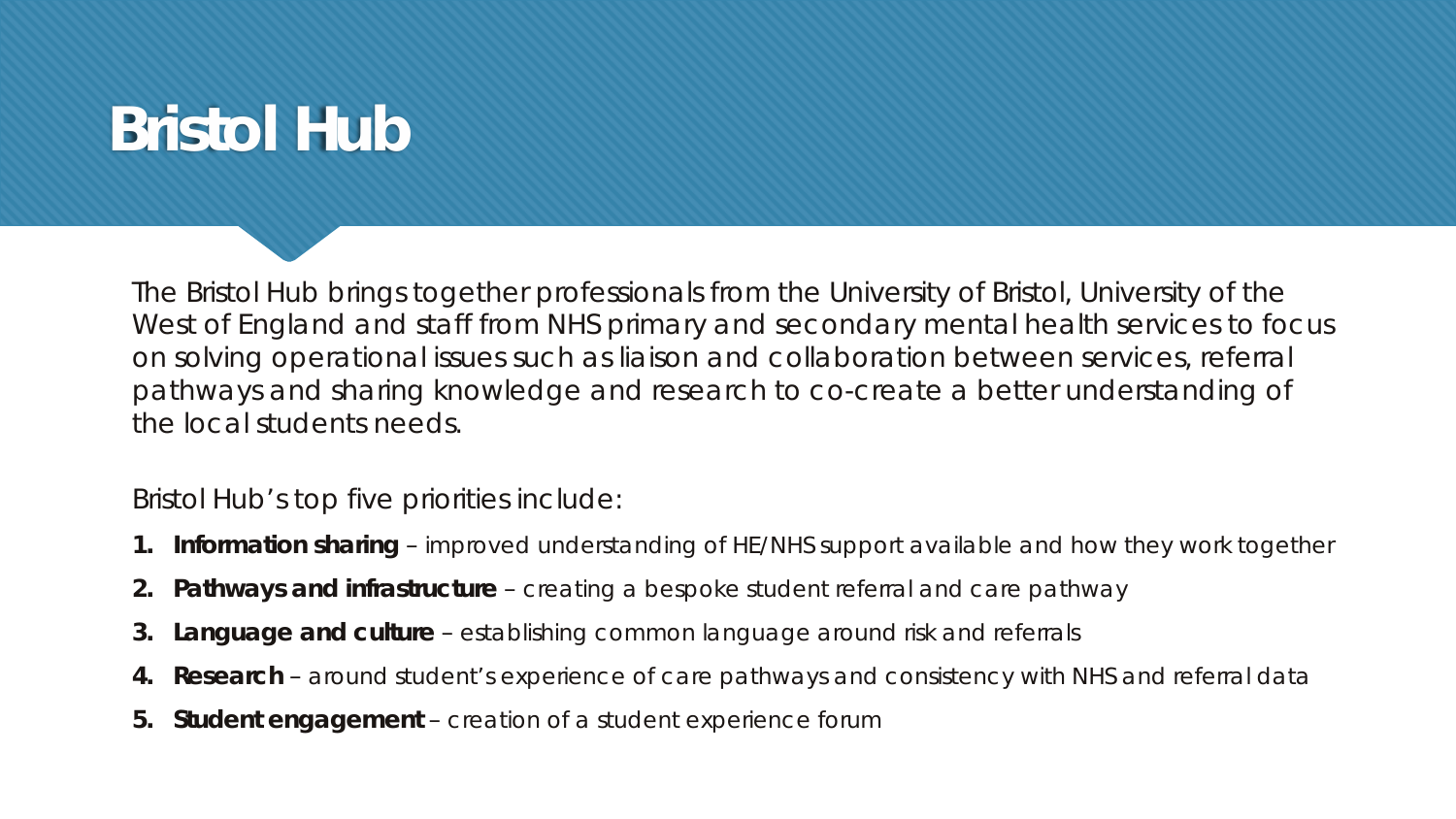### **Sheffield Hub**

- $\checkmark$  New university-run research clinic launched, bringing together clinical academic staff and NHS-funded trainee clinical psychologists
- A 'win-win' model:
	- $\checkmark$  increase capacity enables students to more easily access evidencebased treatment
	- $\checkmark$  takes pressure off the university mental health support system
	- $\checkmark$  provides clinical trainees with a high-quality placement experience
	- $\checkmark$  bridge gap between primary and secondary care
- $\checkmark$  Ongoing evaluation and improvement of care setting for the development and testing of novel psychological interventions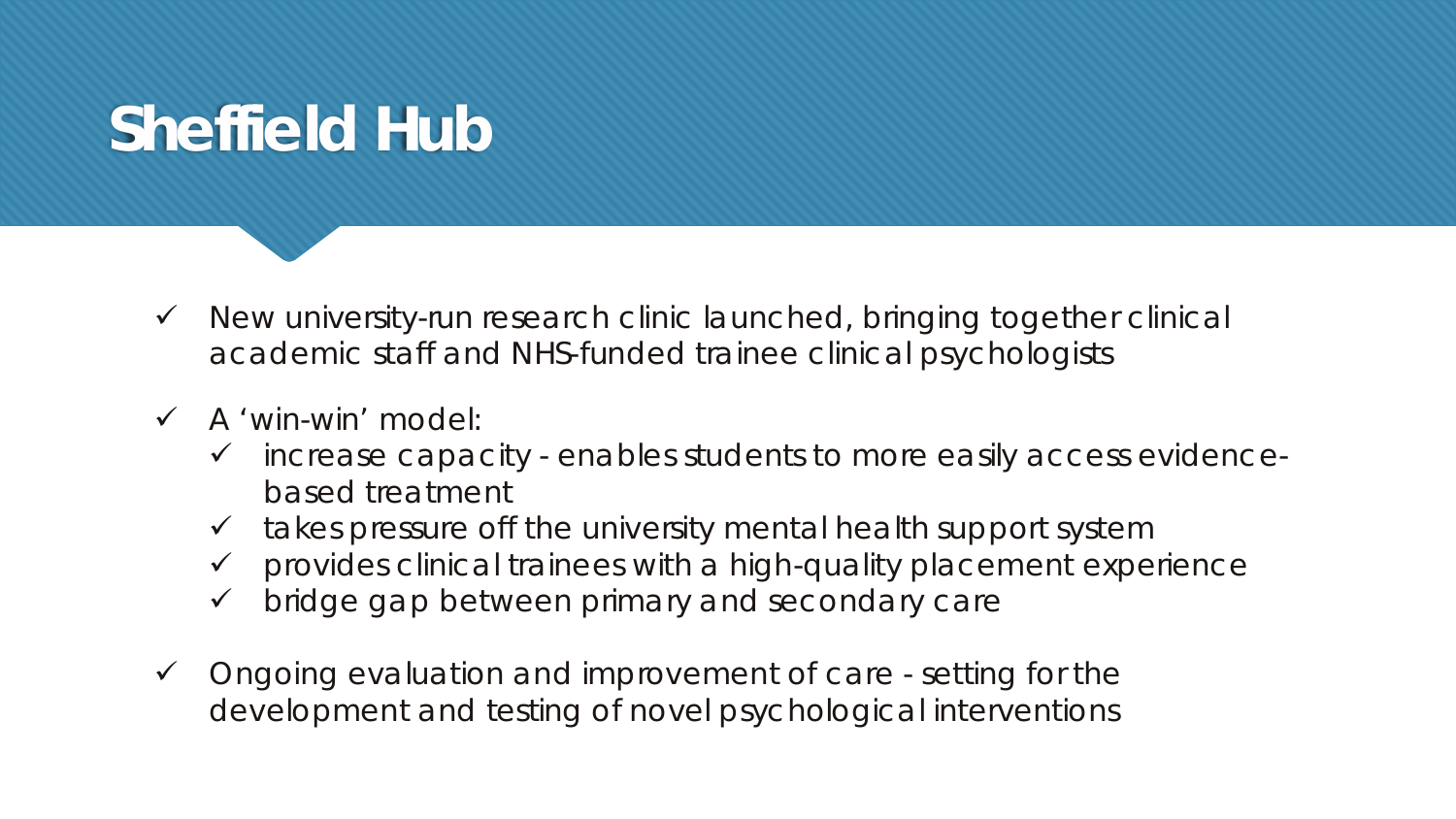### **North London Hub**

- $\checkmark$  New university-run clinic launched with trainee clinical psychologists (as Sheffield).
- $\checkmark$  Student Fellows recruited at UCL and Imperial. Designing projects to address themes including data-sharing, peer support and student expectations.
- $\checkmark$  Running blended digital workshops and peer support interventions, bringing together local IAPT service and Students' Union UCL.
- $\checkmark$  IMPACTS peer research project: BSc and MSc Psychology students interview other students about barriers to accessing support for their mental health, and their experience of care. Particular focus on Chinese students.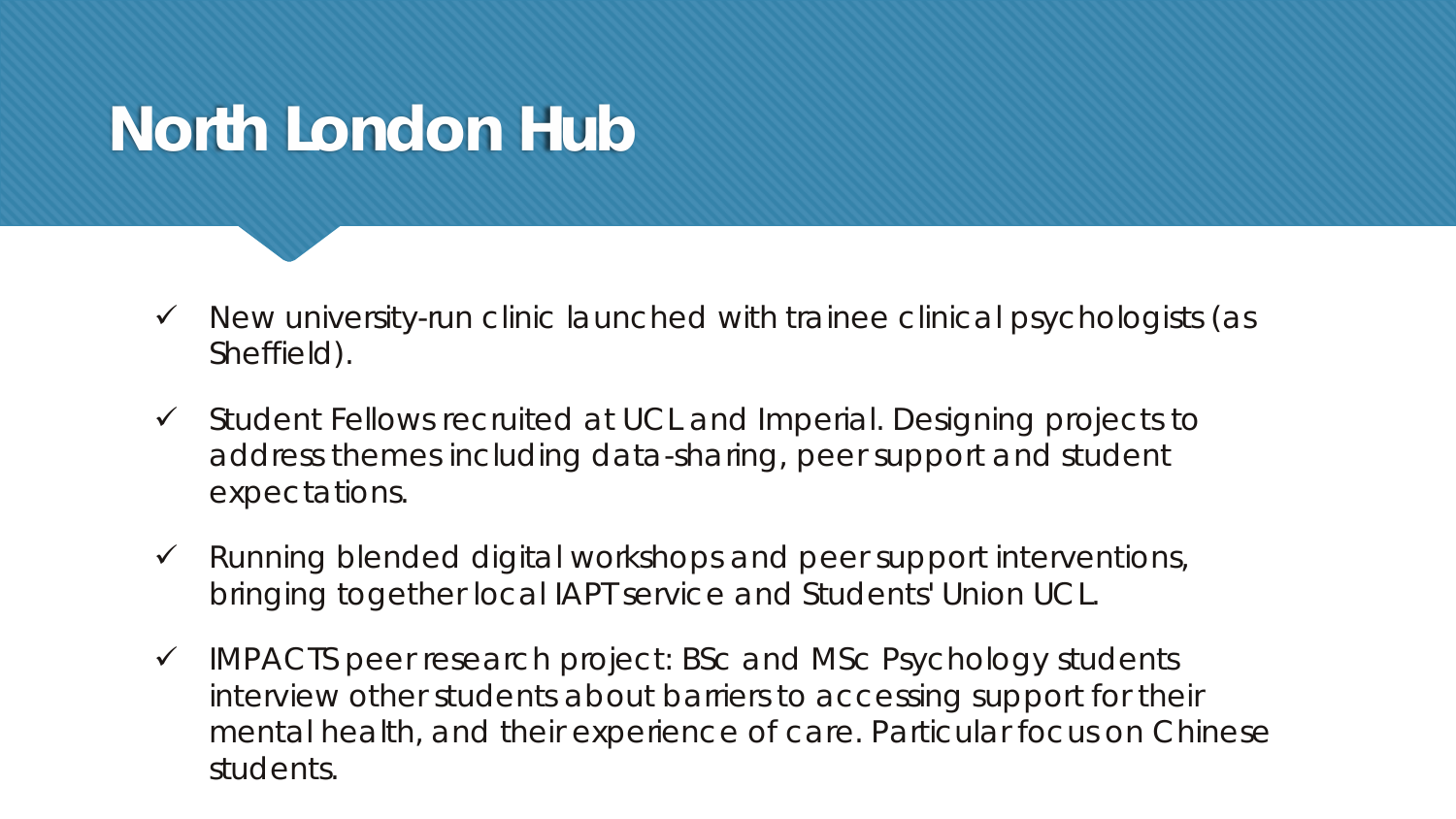### **Liverpool Hub**

- $\checkmark$  New Liverpool U-COPE service for students who self-harm launched in September. Partnership between Liverpool HEIs and Mersey Care mental health trust.
- $\checkmark$  Aims to work with students presenting with self-harm to reduce presentations at A&E.
- $\checkmark$  Develop and evaluate a single assessment framework for self-harm. New care pathway developed, with training for referrers.
- $\checkmark$  Informed by student research projects looking at student 'lived experience' of mental health services.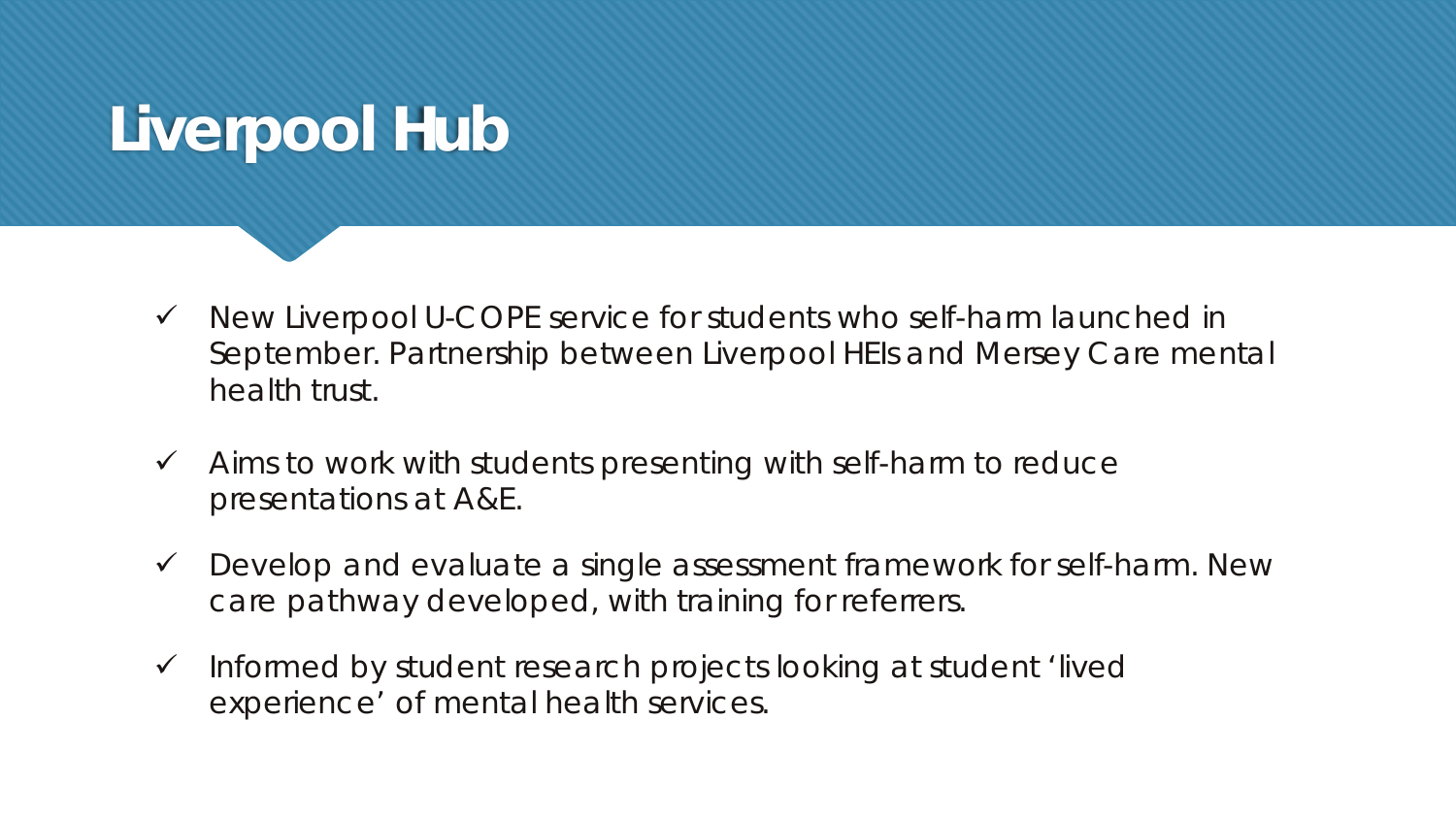### **Greater Manchester Hub**

- Greater Manchester Student Mental Health Service launched Sept 2019
- $\checkmark$  Partnership between GM HEIs and devolved regional NHS services offers a single designated MH care pathway for students across the region
- $\checkmark$  Aims to offer seamless experience of care and treatment, with access through existing university services
- $\checkmark$  SMHP project is carrying out evaluation of the new service and drawing lessons from the pilot
	- 1. Co-produce with students, service users and staff robust/innovative range of evaluation tools and approaches
	- 2. Evaluate the new service's impact on MH outcomes amongst service users, their academic outcomes (retention, progression and attainment) and the benefits/challenges of our approach to partnership working
	- 3. Evaluate the individual stories of specific service users to allow a focus on intersectionality.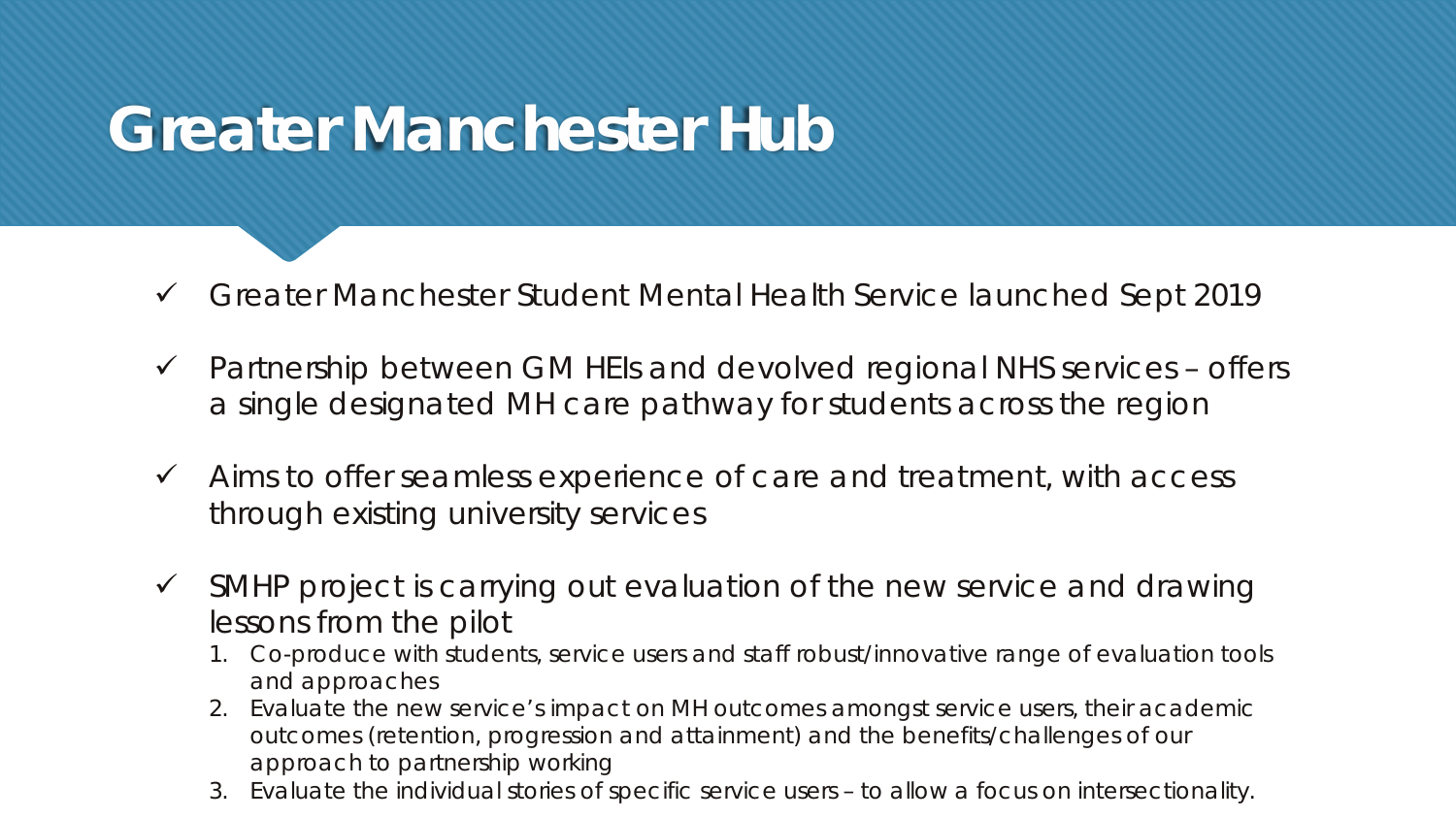#### **Pathways & Outcomes Evaluation**

 $\checkmark$  Led by UCL and Sheffield

- $\checkmark$  Mapping and analysing service and referral processes to produce an evaluation framework for care pathways.
- $\checkmark$  Evaluation toolkit will include guidance on:
	- $\triangleright$  key principles for partnership working
	- $\triangleright$  clinical governance
	- $\triangleright$  management of risk
	- $\triangleright$  routine outcome monitoring and data sharing with metrics to measure these principles.